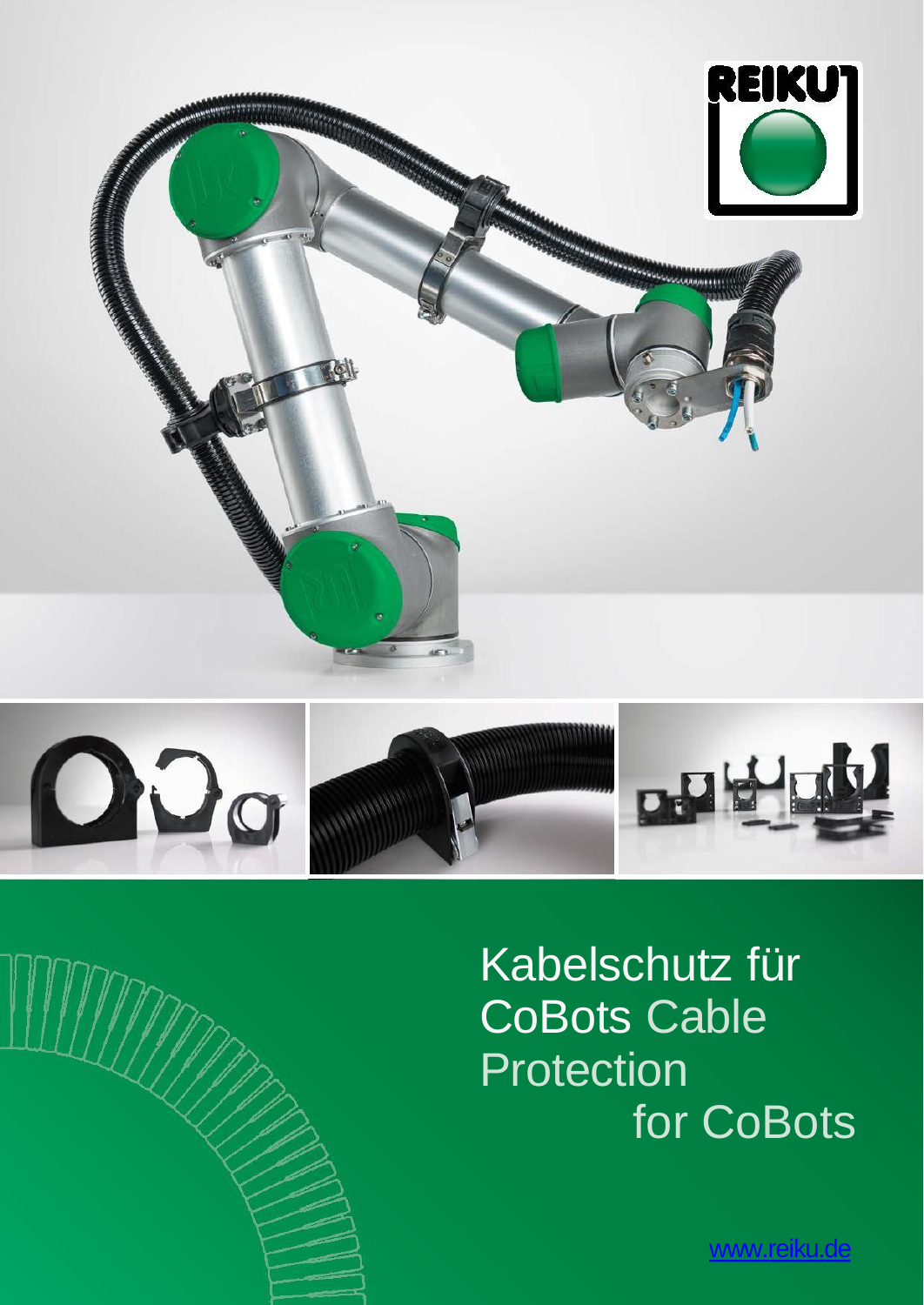# REIKU®-Kabelschutz für CoBots auf einen Blick

REIKU® Cable Protection for CoBots at one sight





# **CoBot Kit ,, SMART"**

**Bestell-Nr. Article no.** 

| CPUD <sub>1</sub> -17 | Lapp art.nr 83156827 |
|-----------------------|----------------------|
| CPUD <sub>1</sub> -23 | Lapp art.nr 83156828 |





## **CoBot Kit "STRONG"**

#### **Bestell-Nr. Article no.**

CPUM1-17 for UR3 Lapp art.nr 83156829 CPUM1-23 for UR3 Lapp art.nr 83156830 CPUM2-17 for UR5 Lapp art.nr 83156831 CPUM2-23 for UR5 Lapp art.nr 83156832 CPUM3-17 for UR10/16 Lapp art 83156833 CPUM3-23 for UR10/16 Lapp art 83156834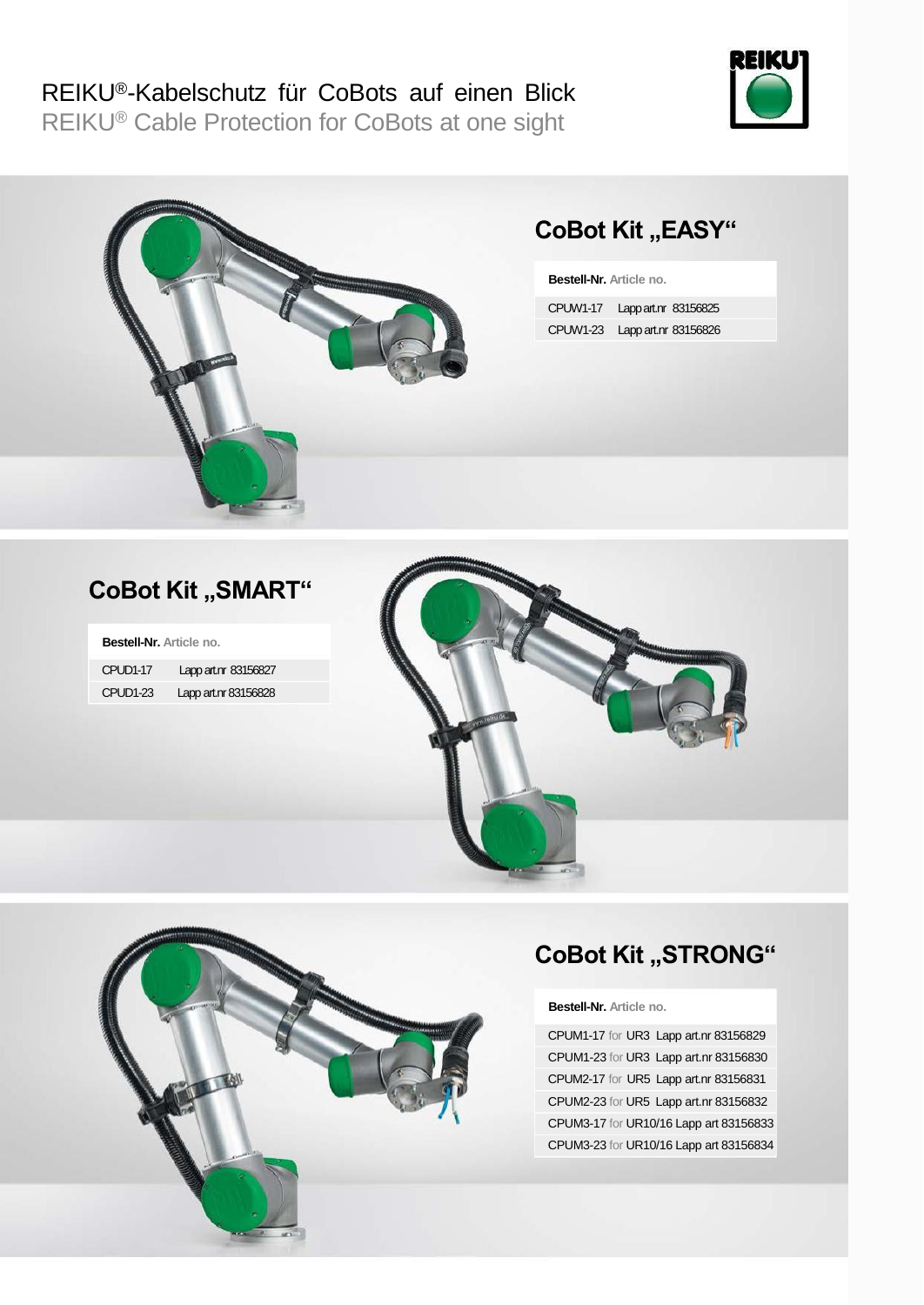# **CoBot Kit "EASY"**





**Bestell-Nr. Article no.**  CPUW1-17 Lapp art.nr 83156825 CPUW1-23 Lapp art.nr 83156826





## **Universalbetestigung tür CoBots**

**Universal Support tor CoBots** 

| <b>Bestell-Nr.</b> Article no.<br>schwarz black | Arm Ø  |
|-------------------------------------------------|--------|
| TPXWB-U Lapp art.nr 83156844                    | 54-120 |



Zubehör Accessories



| Bestell-Nr. Article no.<br>schwarz black |                       | N W<br>m m |
|------------------------------------------|-----------------------|------------|
| <b>PURRB-17G</b>                         | Lapp art.nr 83145403  | 17         |
| <b>PURRB-23F</b>                         | Lapp art.nr 83145400  | 23         |
| <b>PURRB-23G</b>                         | Lapp art.nr 83145404  | 23         |
| <b>PURRB-29F</b>                         | Lapp art.nr 83145427  | 29         |
| <b>PURRB-29G</b>                         | Lapp art. nr 83145405 | 29         |

### **Protektor Conduit Protector**

| <b>Bestell-Nr.</b> Article no. |                      | N W |     |
|--------------------------------|----------------------|-----|-----|
| schwarz black                  |                      |     | m m |
| <b>PA P K B-17 F/G</b>         | Lapp art.nr 83156769 |     | 17  |
| <b>PA P R B-23 F/G</b>         | Lapp art.nr 83155980 |     | 23  |
| <b>PA P R B-29 F/G</b>         | Lapp art.nr 83155981 |     | 29  |

Zubehör Accessories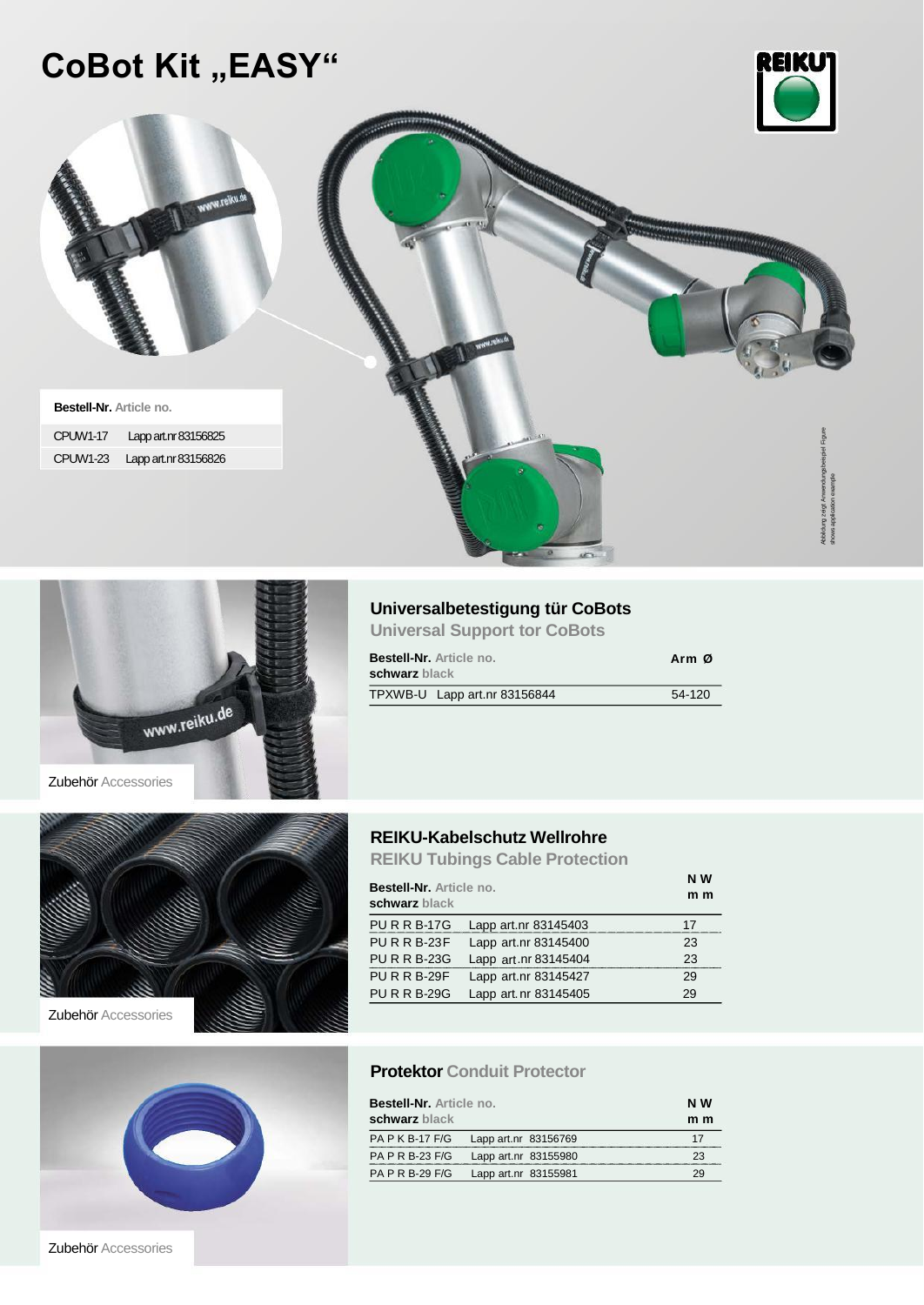# **CoBot Kit ,, SMART"**







## **Universalbetestigung tür CoBots Universal Support tor CoBots**

| <b>Bestell-Nr.</b> Article no.<br>schwarz black |                      | Arm Ø  |
|-------------------------------------------------|----------------------|--------|
| <b>LSDFB-U</b>                                  | Lapp art.nr 83156805 | 54-120 |

### **CoBot Halter tür Achse 6**

**CoBot Holder tor Axis 6** 

**Bestell-Nr. Article no.** 

| <b>VAURH-3510</b> | Lapp art.nr 83156845               |  |
|-------------------|------------------------------------|--|
|                   | VAURH-3510M40 Lapp art.nr 83156846 |  |





#### **Spannschellen Gripping Clamps**

| <b>Bestell-Nr.</b> Article no.<br>schwarz black | N W<br>m m | <b>Verschluss Closure</b>          |
|-------------------------------------------------|------------|------------------------------------|
| <b>PASS B-17K</b>                               | 17         | Lapp art.nr 83156767 plastic       |
| <b>PASS B-29K</b>                               |            | 23-29 Lapp art.nr 83155982 plastic |

**Zubehör Accessories**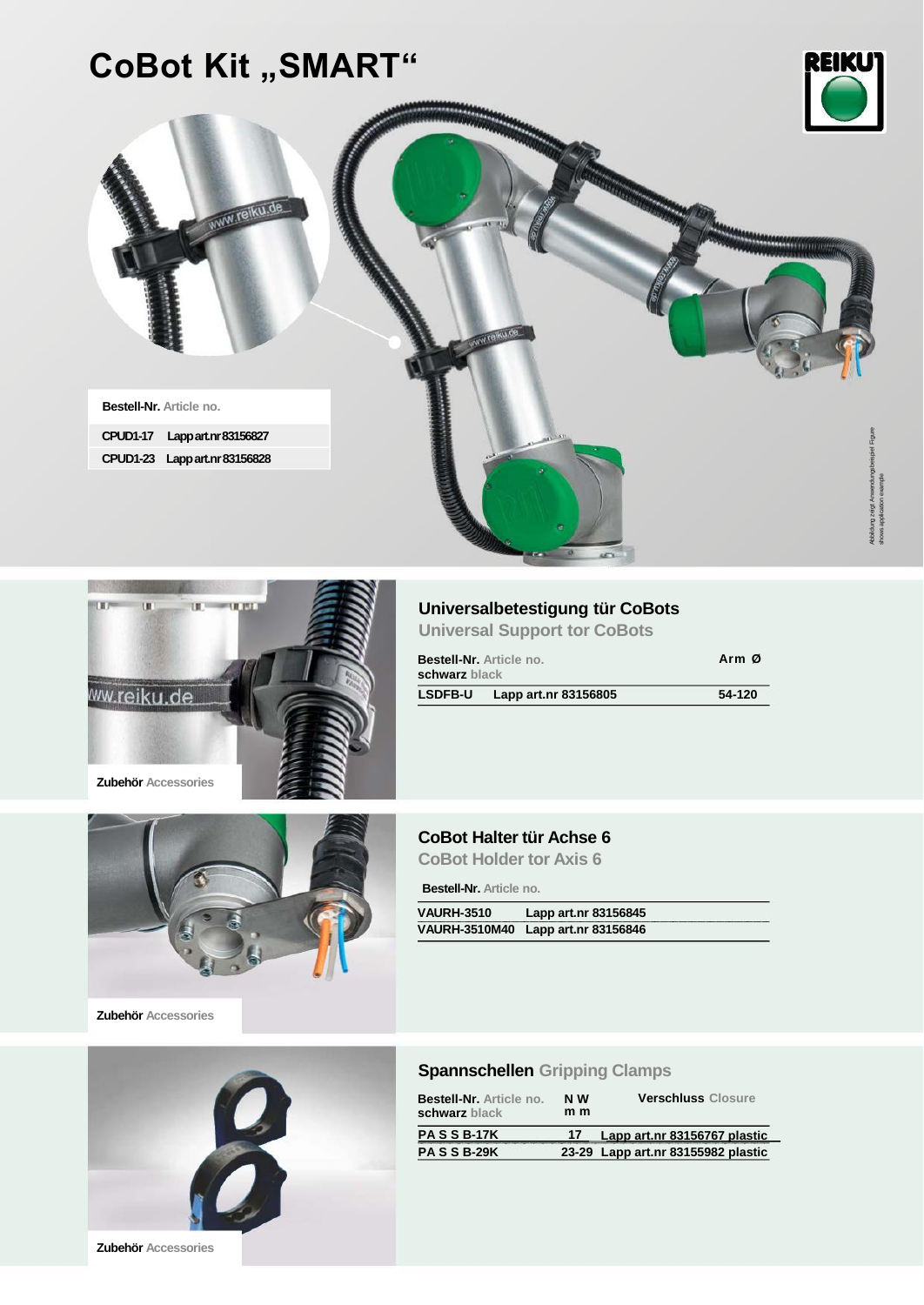# **CoBot Kit "STRONG"**



Abbildung zeigt Anwendungsbeispiel Figure shows application example

sway<br>sway

**Bestell-Nr. Article no.** 

CPUM1-17 for UR3 Lapp art.nr 83156829 CPUM1-23 forUR3 Lapp art.nr 83156830 CPUM2-17 for UR5 Lapp art.nr 83156831 CPUM2-23 forUR5 Lapp art.nr 83156832 CPUM3-17 for UR10/16 Lapp art 83156833 CPUM3-23 forUR10/16 Lapp art 83156834





Zubehör Accessories



## **CoBot Schelle mit Konsole**

**CoBot Clamp with Bracket** 

| Bestell-Nr. Article no.<br>schwarz black |                      | Arm Ø |
|------------------------------------------|----------------------|-------|
| MESUB-54                                 | Lapp art.nr 83156806 | 54    |
| MESUB-66                                 | Lapp art.nr 83156807 | 66    |
| MESUB-75                                 | Lapp art.nr 83156808 | 75    |
| MESUB-86                                 | Lapp art.nr 83156809 | 86    |
| MESUB-108                                | Lapp art.nr 83156810 | 108   |

#### **Mittel-, Kombi- und Endbacken**

**Middle-, Combi- und End Jaws** 

| Bestell-Nr. Article no.<br>schwarz black |                                     | N <sub>W</sub><br>m m |
|------------------------------------------|-------------------------------------|-----------------------|
|                                          | PA K M B-17F/G Lapp art.nr 83156768 | 17                    |
|                                          | PA M B B-23F/G Lapp art.nr 83155983 | 23                    |
|                                          | PA M B B-29F/G Lapp art.nr 83155984 | 29                    |

#### **Kabelstern Cable Star**

| <b>Bestell-Nr.</b> Article<br>no. schwarz black |                      | <b>NW</b> |
|-------------------------------------------------|----------------------|-----------|
| TK K S B-23 BLIND                               | Lapp art.nr 83155933 | 23        |
| TK K S B-29 BLIND                               | Lapp art.nr 83155934 | 29        |